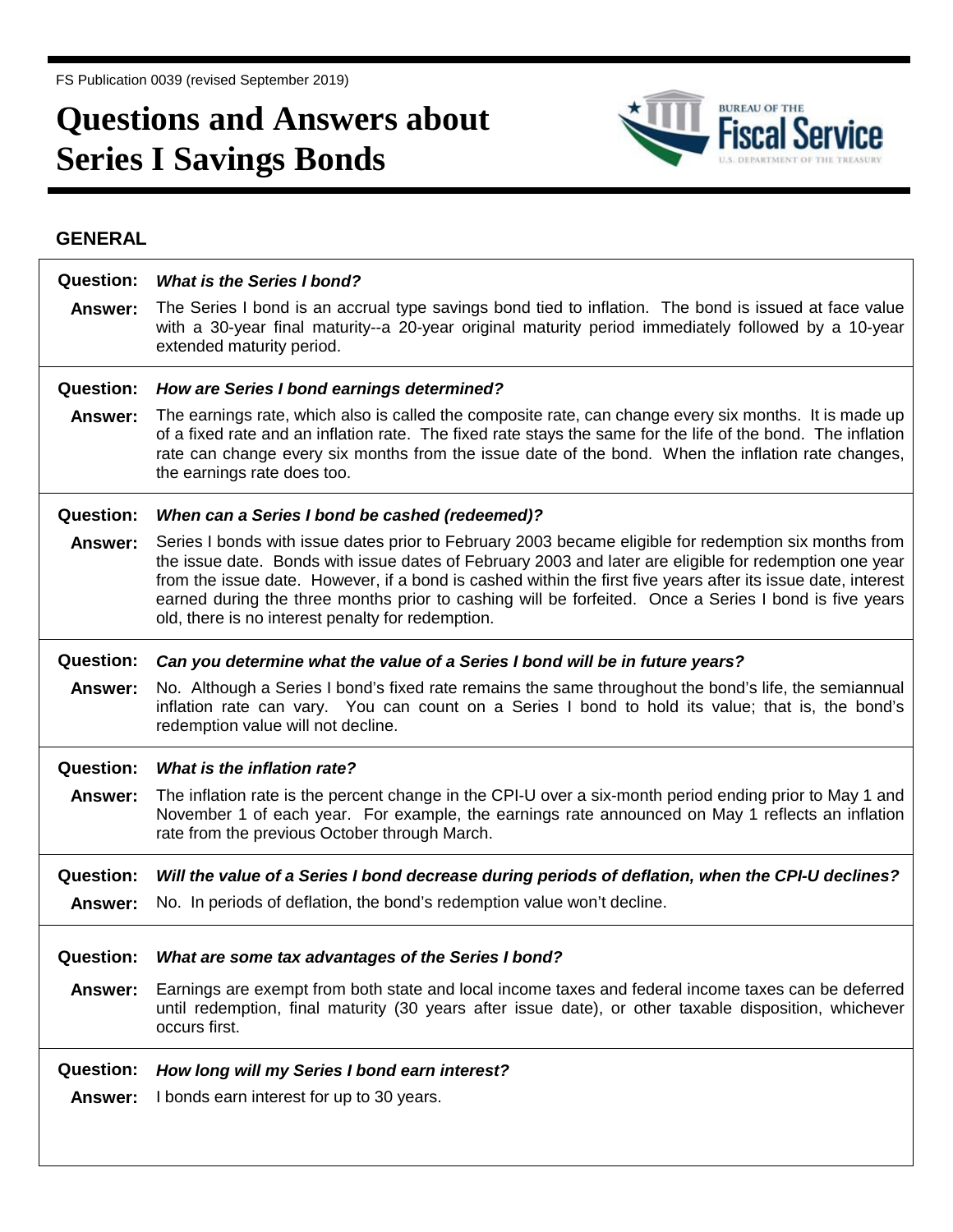| <b>Question:</b><br>Answer: | Is there a tax advantage for Series I bonds used for college tuition?<br>Yes. If you qualify, you can exclude all or part of the interest on I bonds from income as long as the<br>proceeds are used to pay for tuition and fees at eligible post-secondary educational institutions.                                                                                                                                                                                                                                                                                                                                                                                                        |  |
|-----------------------------|----------------------------------------------------------------------------------------------------------------------------------------------------------------------------------------------------------------------------------------------------------------------------------------------------------------------------------------------------------------------------------------------------------------------------------------------------------------------------------------------------------------------------------------------------------------------------------------------------------------------------------------------------------------------------------------------|--|
| <b>PURCHASING</b>           |                                                                                                                                                                                                                                                                                                                                                                                                                                                                                                                                                                                                                                                                                              |  |
| <b>Question:</b>            | How can I purchase I bonds?                                                                                                                                                                                                                                                                                                                                                                                                                                                                                                                                                                                                                                                                  |  |
|                             |                                                                                                                                                                                                                                                                                                                                                                                                                                                                                                                                                                                                                                                                                              |  |
| Answer:                     | You can buy I bonds in electronic form, at face value, after you open a Treasury Direct® account.<br>Purchase prices start at \$25, and you can buy in any amount above that up to \$10,000 per person, per<br>calendar year.                                                                                                                                                                                                                                                                                                                                                                                                                                                                |  |
|                             | You also can buy an I bond in paper form, through the Tax Time Purchase Program. Use IRS Form<br>8888, "Allocation of Refund (Including Savings Bonds Purchases)." Purchase prices start at \$50 and<br>you can buy in \$50 multiples up to \$5,000 per person, per calendar year. After buying, if you have a<br>remaining balance due to you on your tax return, you can choose to have remaining funds delivered to<br>you by direct deposit or by check. IRS Form 8888 provides detailed instructions explaining how to<br>request bond purchases. More information can be found at<br>https://treasurydirect.gov/indiv/research/faq/faq_irstaxfeature.htm.                              |  |
|                             |                                                                                                                                                                                                                                                                                                                                                                                                                                                                                                                                                                                                                                                                                              |  |
|                             | Treasury discontinued over-the-counter sales of paper I bonds in December 2011.                                                                                                                                                                                                                                                                                                                                                                                                                                                                                                                                                                                                              |  |
|                             | <b>NOTES:</b>                                                                                                                                                                                                                                                                                                                                                                                                                                                                                                                                                                                                                                                                                |  |
|                             | Purchase limits for electronic and paper bonds are separate, meaning you can buy up to<br>\$15,000 in I bonds per year (\$10,000 electronic and \$5,000 paper).                                                                                                                                                                                                                                                                                                                                                                                                                                                                                                                              |  |
|                             | Adding or naming a coowner doesn't allow you to buy bonds above the annual limits.<br>$\bullet$                                                                                                                                                                                                                                                                                                                                                                                                                                                                                                                                                                                              |  |
|                             |                                                                                                                                                                                                                                                                                                                                                                                                                                                                                                                                                                                                                                                                                              |  |
| <b>Question:</b>            | If an individual purchases the maximum allowable amount of Series I bonds in one calendar<br>year, does this affect the annual limit for that individual's Series EE savings bond purchases<br>that same year?                                                                                                                                                                                                                                                                                                                                                                                                                                                                               |  |
| <b>Answer:</b>              | No, an individual may purchase the maximum amount in Series I bonds and purchase the maximum<br>amount in Series EE bonds during the same calendar year.                                                                                                                                                                                                                                                                                                                                                                                                                                                                                                                                     |  |
| <b>Question:</b>            | What registrations are available for Series I bonds you sell today?                                                                                                                                                                                                                                                                                                                                                                                                                                                                                                                                                                                                                          |  |
| Answer:                     | This depends on whether they are electronic or paper. In either case, they may have registrations in<br>the names of individuals. Electronic I bonds also may have registrations in the names of entities.                                                                                                                                                                                                                                                                                                                                                                                                                                                                                   |  |
|                             | Registrations for electronic I bonds: sole owner, primary owner with secondary owner, beneficiary,<br>guardianship estate (for example, "John Doe, guardian of the estate of Mary Doe, a minor"), personal<br>trust estate (for example, "First National Bank, trustee under agreement with John Doe, dated<br>01/02/98"), testamentary trust estate (for example, "Jerry Green, trustee under the will of Jane Green,<br>deceased"), deceased owner's administered estate (for example, "Joe Bond executor under the will of<br>Jane Bond deceased"), corporation, Limited Liability Company (LLC), Professional Limited Liability<br>Company (PLLC), sole proprietorship, and partnership. |  |
|                             | Registrations for paper I bonds: single owner, coowner, and beneficiary.                                                                                                                                                                                                                                                                                                                                                                                                                                                                                                                                                                                                                     |  |

 $\Gamma$